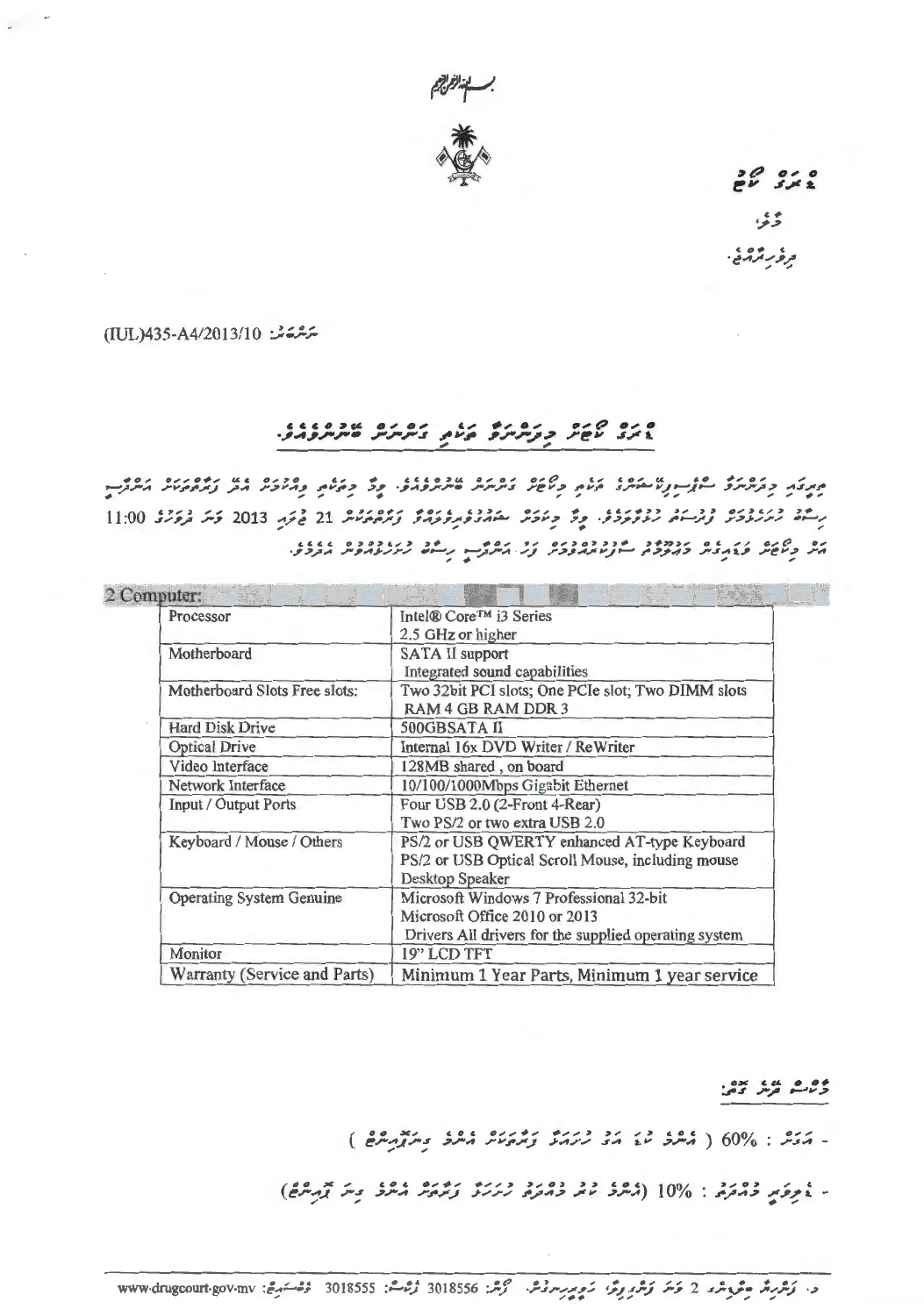- مَنْ مِرْمَة : %10 (2010 قَرْسَرَ مَرَيْرَةً فِي شَهْدَ سِيرْ وَرِدْشْر 2012 فَ وَسَوْحَةً شَرْدَ مِرْسَوَشْ د روسک میکرد و و در در در در در سر در در در در در در در در در از در در در در از در انتشار

- محرج: 10% (محرج مرد ۶ مردان و ماده ۱۰۰۵ میلادی و بازده می دارد و می دارد به در دارد و با می در این در این م<br>- تاریخ: 10% (تاریخ مرد کربردان و بازده و تاریخ کرد بازی کرد و می دارد کرم کرد کرد و میگردد از 

 $5\%$  : *بالروس و بومزم كل دا 5%* 

 $5\%$  : دُمِرٍ وُسْرَوَنْدَ : 5%

מס בין הייך לינוד הודים מים הודים מס הממשה.<br>הייתוניין הייך הייתונית ובנוסס מיית וייפיק מית המים המאוסף.

- המציע קריב בגובנס גוגב בין הבין הבס המציע קיים בגובנס גו גם הביטבנסגם<br>- המציע קריים גינגובדיו גדודק גבי צינויו המציע קייים גינגובדיו פגודויולים ובנויות متروسه رسته مزمد دربابا

- המקור מונים לי כל המים המקור המים המים המונים ביותר המקור המקור המקור.<br>- המקור המים התנקיית המיותר מיותר ובמקורית המינית המקור המקור המקור.

و رزره علا رع

- בסכס בס בס בין בסכם ביס אינו בין בין בין בין בספט בס בין בס בין בסכס בסיס.<br>- מיית צייתים מיית ציית בין אינו אונו בין בין המשון בין המשיית בין אינו בין היית המיית בין.
	- הקהק נמסחית תפק מהתפחטית היינדוקת עוב עלי
	-
	- ژىزىر زېرۇ پەرگەب رىگە ئەم ئۇ دەرد ردە بەل 30 دررە دەرە.
		-
- נד היני בים היים היים היים בין היים היים וסנים ומודים מודוני מודוני מודי היים בין הממודים ו<br>- הבן הסוגיו בעיייו הייתכנו סיבים, כנבר ביייון מהם אינויו והניייו המוני עינונים ביתו בנציאייו ו
	- . כסכסום נינ וסכם נו ובסג וכו אבס נינוס להמשתעות בין הספינות בין הרובים.<br>- מינוק נינוס זה בין זה מינוק לינוק בין המשתעות המינוק בין המינוק בינוק בינוק בין זה

رەم بەستە دىرىدە<br>مىروسى رىستە رىزرىدى